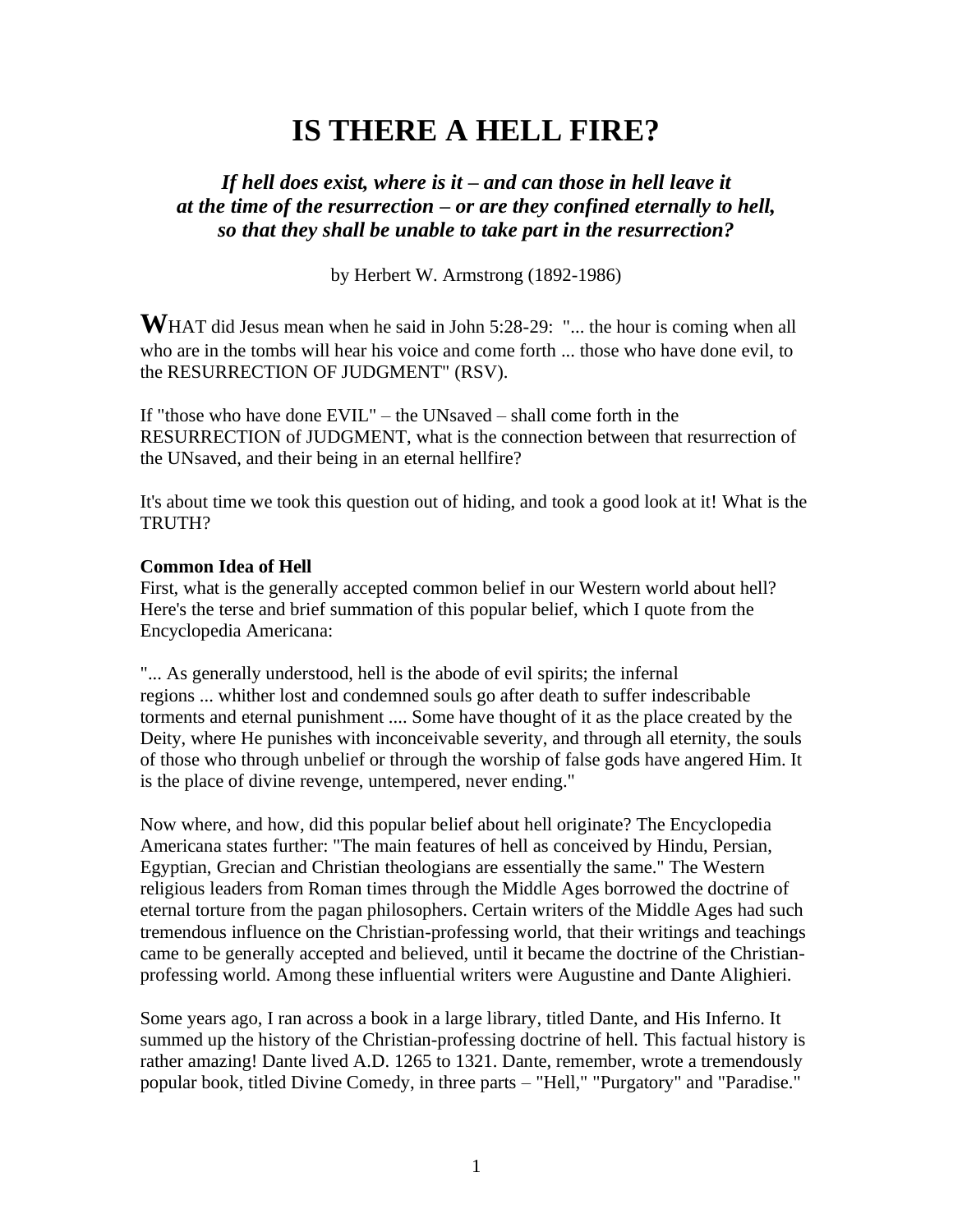#### **From the Pagans**

Now I quote from the aforementioned book of history: "Of all poets of modern times, Dante Alighieri was, perhaps, the greatest educator. He possibly had a greater influence on the course of civilization than any other man since his day .... He wrote, in incomprehensible verse, an imaginative and lurid account of a dismal hell – a long poem containing certain phrases which have caught the attention of the world, such as, 'all hope abandon ... ye, who enter here!' This had a tremendous impression and influence on the popular Christian thought and teaching. His Inferno was based on Virgil and Plato."

Dante is reported to have been so fascinated and enraptured by the ideas and philosophies of Plato and Virgil, pagan philosophers, that he believed they were divinely inspired. Here is an article on Virgil, from the Americana: "Virgil, pagan Roman poet, 70-19 B.C., belonged to the national school of pagan Roman thought, influenced by the Greek writers. Christians of the Middle Ages, including Dante, believed he had received some measure of divine inspiration."

Plato was a pagan Greek philosopher, born in Athens, 427 B.C., a student of Socrates. He wrote the famous book Phaedo, on the immortality of the soul, and this book is the real origin of the modern belief in the immortality of the soul.

There is the general statement of the popular belief about hell, and where that belief came from – actually from the imaginations of pagans who knew not God!

## **What About the Millions of Heathen?**

In spite of missionaries from the West, actually more than half of all the people on this earth have never so much as heard the only name by which men may be saved – the name of Jesus Christ! Now is there some other way by which men may be saved? The Bible says there is not!

That means that thousands of millions of people on this earth have lived, and DIED, without ever having known anything about Christian salvation – without SAVING KNOWLEDGE– never having heard the ONLY name by which men may be saved! Now think what that means! IF all unsaved go immediately to hell at death – the hell commonly believed in – then more than HALF of the people who have lived on this earth have been consigned there – and they are there, now, without ever having been given so much as a CHANCE to escape it!

Ask yourselves candidly, do you believe THAT is the plan by which an all-wise, allmerciful, loving GOD is working out his purpose here below?

Now what is the TRUTH?

We face this alternative: Either the Holy Bible is the inspired WORD OF GOD, BY WHICH THE CREATOR reveals the TRUTH on the subject, or else we must fling up our hands and confess WE JUST DON'T KNOW – we are ignorant on the question – because no one has ever COME BACK from such an ever-burning hell to tell us about it,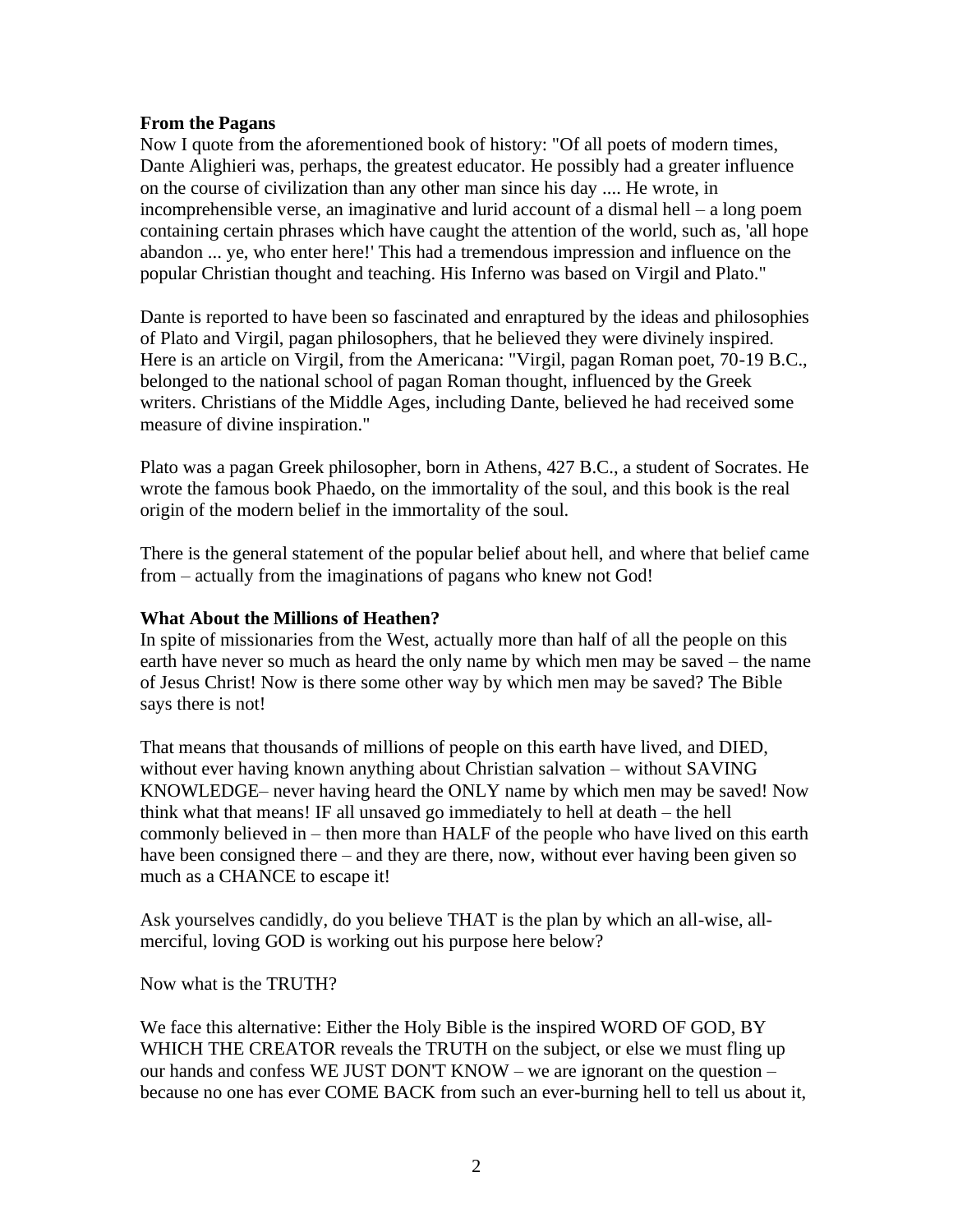and SCIENCE knows nothing about it. We must believe what the BIBLE says, or we can believe nothing, if we are rational and honest!

# **Hell Fire in the Bible**

Jesus said, in the passage most often quoted: "And if thine eye offend thee, pluck it out: it is better for thee to enter into the kingdom of God with one eye, than having two eyes to be cast into hell fire: where their worm dieth not, and the fire is not quenched. For every one shall be salted with fire, and every sacrifice shall be salted with salt" (Mark 9:47-49).

Now exactly what is this hell fire? This word "hell" is an English word. Mark wrote, originally, in the Greek language. The word originally inspired, which Mark actually wrote, was the Greek word geenna, which certainly does refer to FIRE.

But in most passages in the New Testament where the English word hell is found in our English translations, the original Greek word was a different word, hades – which does NOT refer to FIRE at all, but has an altogether different meaning.

# **Incorrectly Translated "Hell"**

Remember we merely read a translation of the Bible from its original languages. A leading Bible dictionary, called A Dictionary of the Bible, edited by James Hastings, says this:

"In our Authorized Version the word 'hell' is unfortunately used as the rendering of three distinct words, with different meanings. It represents, (1) the 'sheol' of the Hebrew Old Testament, and the 'hades' of ... the New Testament .... It is now an entirely misleading rendering, especially in the New Testament passages. The English revisers, therefore, have substituted the original Greek word 'hades' for 'hell' in the New Testament. In the American revision the word 'hell' is entirely discarded in this connection .... The word 'hell' is translated (2) as the equivalent of the Greek word tartaros, (2 Peter 2:4; compare with Jude 6), and, (3) as the equivalent of the Greek word 'geenna.' "

The original Hebrew word sheol and the Greek hades mean the same – the GRAVE, and these original words are so translated in many places. Hell is an old English word, and 370 years ago, when the Authorized Version was translated, the people of England commonly talked about putting their potatoes in HELL for the winter – a good way of preserving potatoes – for the word then meant merely a hole in the ground that was covered up – a dark and silent place – a GRAVE.

The Greek word tartaros occurs only once in the New Testament and does not refer to a place for humans, but the place designed for fallen angels. Its meaning, translated into English, is "darkness of the material universe," or "dark abyss" or "prison." (See 2 Peter 3:20.)

And now the Greek word geenna. According to Hastings Dictionary: "Gehenna: the word occurs twelve times in the New Testament. This term 'gehenna' represents 'the Valley of Hinnom' (Nehemiah 11:30, 2 Kings 23:10, etc.). The place was ... a deep narrow gorge in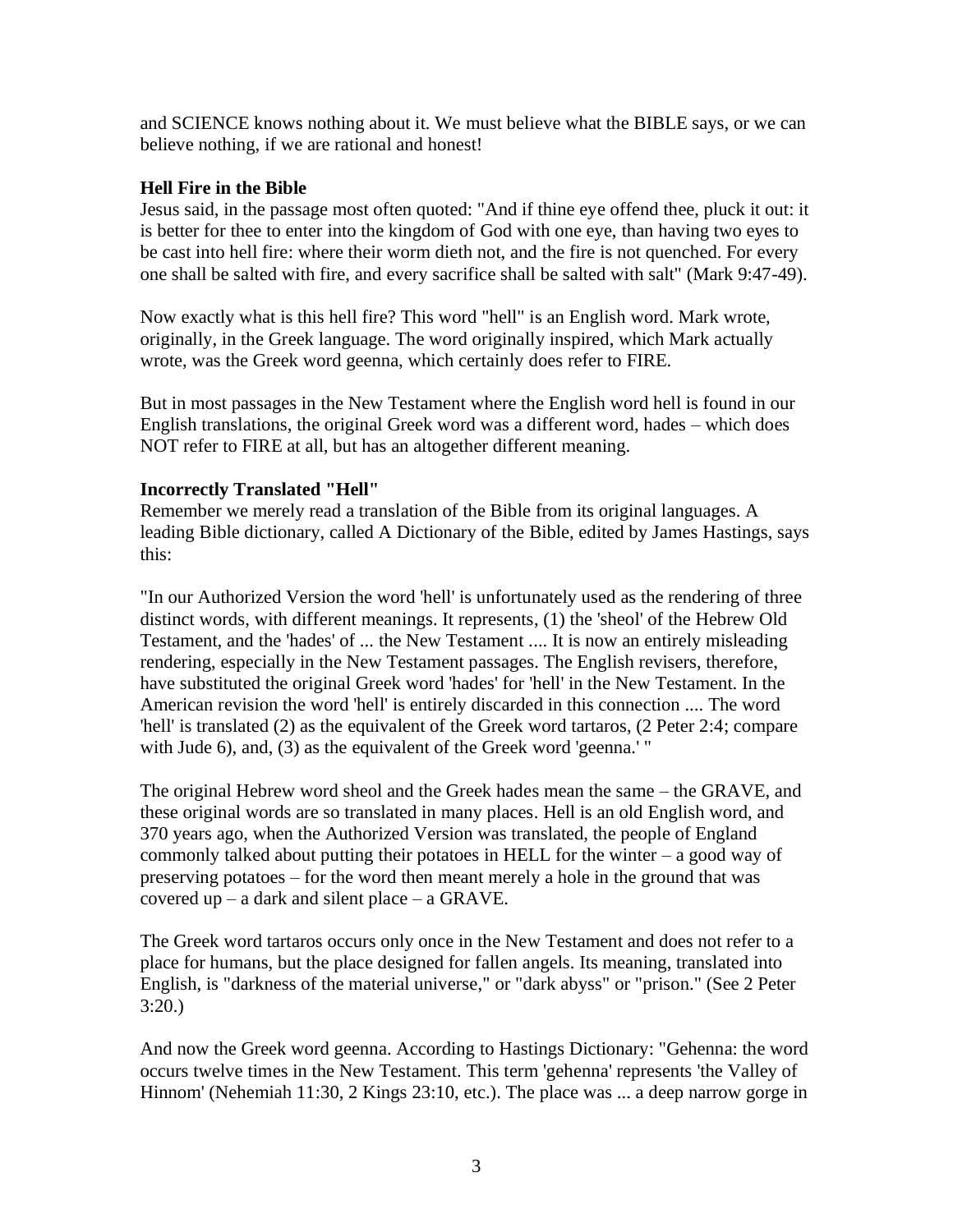the vicinity of Jerusalem, understood to be on the south side. It is repeatedly mentioned in the Old Testament (Jeremiah 19:6, etc.). It became an object of horror to the Jews, and is said to have been made the receptacle for bones, the bodies of beasts and criminals, refuse and all unclean things. The terrible associations of the place . . . the fires said to have been kept burning in it in order to consume the foul and corrupt objects that were thrown into it, made it a natural and unmistakable symbol of dire evil ... ABSOLUTE RUIN. So it came to designate the place of future punishment."

## **Hell – a Place of Destruction**

Gehenna was a place of DESTRUCTION and DEATH – not a place of living torture! Jesus was talking to Jews who understood all about this Gehenna or Valley of Hinnom. Utter DESTRUCTION by fire was complete. NOTHING was left, but ashes!

Every text in the Bible translated from this Greek word gehenna means complete destruction – not living torture – NOT eternal LIFE in torment! THE Bible says, in Romans 6:23, "The wages of sin is death" – not ETERNAL LIFE in torture. The PUNISHMENT revealed in the BIBLE is DEATH – the cessation of life. Eternal life is the GIFT OF GOD!

Then WHY have we been believing that PUNISHMENT is LIFE in fire? And WHY have we been believing we already have eternal life and don't NEED to come to God through Christ to receive it as HIS GIFT?

The PUNISHMENT is DEATH. It is the second death, from which there shall be no resurrection! The PUNISHMENT is for ETERNITY – DEATH for eternity – ETERNAL punishment – but nowhere does THE BIBLE say anything about the PAGAN teaching of eternal punish-ING. It's eternal punishMENT, not eternal punishING!

When Jesus spoke of being cast into "gehenna fire," he was using this expression as an illustration of the lake of fire, which the Bible BlBLE reveals is to be the place PLACE of this final punishment – this second death. He referred to Revelation 20:14: "And death and hell were cast into the lake of fire. This is the second death."

That fire will be much hotter than Dante's imaginary hell!

## **What Happens to "Hell"?**

Do people go at death to the fictitious hell of Dante's imagination to be tortured by flames of fire forever – and then are they to be brought out, to go into a judgment, to see if God had made a mistake in having punished them so long in this "hell"?

Notice Revelation 20:13-15: "And the sea gave up the dead which were in it; and death and hell delivered up the dead which were in them: and they were judged every man according to their works. And death and hell were cast into the lake of fire. This is the second death. And whosoever was not found written in the book of life was cast into the lake of fire." The lake of fire which Jesus referred to is a place of death, not of eternal life – the second death – eternal punishment!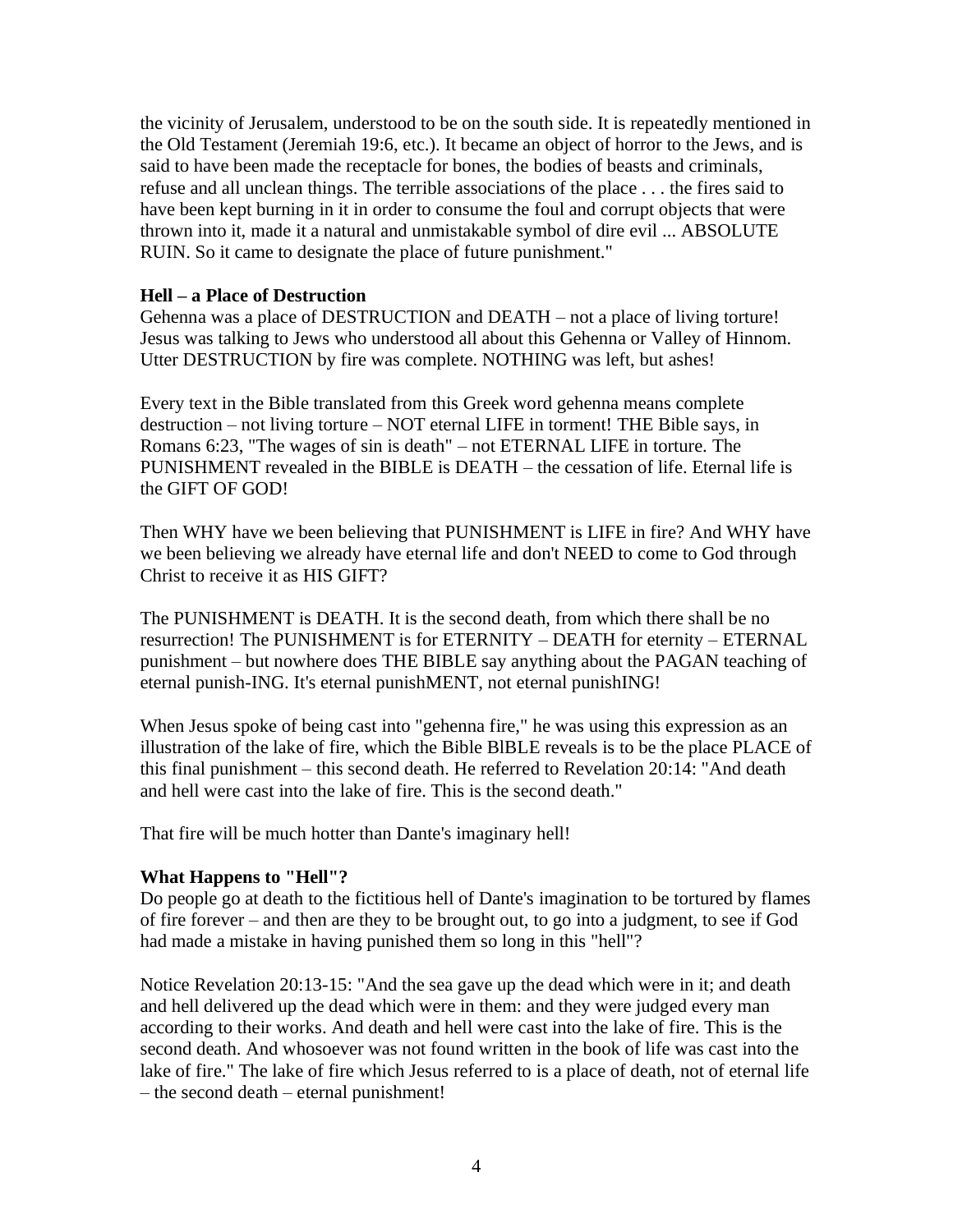Notice what Jesus said in Matthew 10:28: "... fear him which is able to destroy both soul and body in [GEHENNA]." Here in plain language Jesus said the soul could be destroyed – and that it would be destroyed in this gehenna that has been falsely translated by the English word hell! Gehenna is a place of destruction!

Again Jesus used this word gehenna as quoted in Matthew 23:33: "Ye serpents," he said to the Pharisees, "... how can ye escape the damnation of [gehenna]?" – the second death – eternal punishment!

The ancient rebellious cities Sodom and Gomorrah suffered, as we read in Jude 7, the vengeance of eternal fire. But they are not still burning. They were burned up forever – eternal destruction!

Now what happens in this "hell" – derived from the Greek word geenna? Let the Holy Word of GOD answer: "For, behold, the day cometh, that shall burn as an oven; and all the proud, yea, and all that do wickedly, shall be stubble: and the day that cometh shall burn them up, saith the Lord of hosts, that it shall leave them neither root nor branch. But unto you that fear my name shall the Sun of righteousness arise with healing in his wings; and ye shall go forth, and grow up as calves of the stall. And ye shall tread down the wicked; for they shall be ashes under the soles of your feet in the day that I shall do this, saith the Lord of hosts" (Mal. 4:1-3).

# **God Is Love – and Justice!**

God is a God of love – or mercy, as well as a god of absolute justice! If he were the vain, angry, unjust god pictured by the pagans who invented this popular conception of heaven and hell, then, according to the common belief of the illustration of Lazarus and the Rich Man, saved mothers up in heaven are hearing the shrieks, seeing the indescribable agony, writhing, of their own lost children down in hell – actually able to carry on a conversation with them – yet unable to help them.

Would that be the heavenly bliss it is generally represented? Psalm 37 ought to make plain to us this matter of heaven and hell. Notice!

"For evildoers shall be cut off: but those that wait upon the Lord, they shall inherit the earth. For yet a little while, and the wicked shall not be: yea, thou shalt diligently consider his place, and it shall not be. But the meek shall inherit the earth; and shall delight themselves in the abundance of peace. The wicked plotteth against the just, and gnasheth upon him with his teeth. But the wicked shall perish, and the enemies of the Lord shall be as the fat of lambs: they shall consume; into smoke shall they consume away. For such as be blessed of him shall inherit the earth; and they that be cursed of him shall be cut off. The righteous shall inherit the land, and dwell therein for ever" (Ps. 37:9- 12, 20, 22, 29).

And now, Psalm 104:35: "Let the sinners be consumed out of the earth, and let the wicked be no more."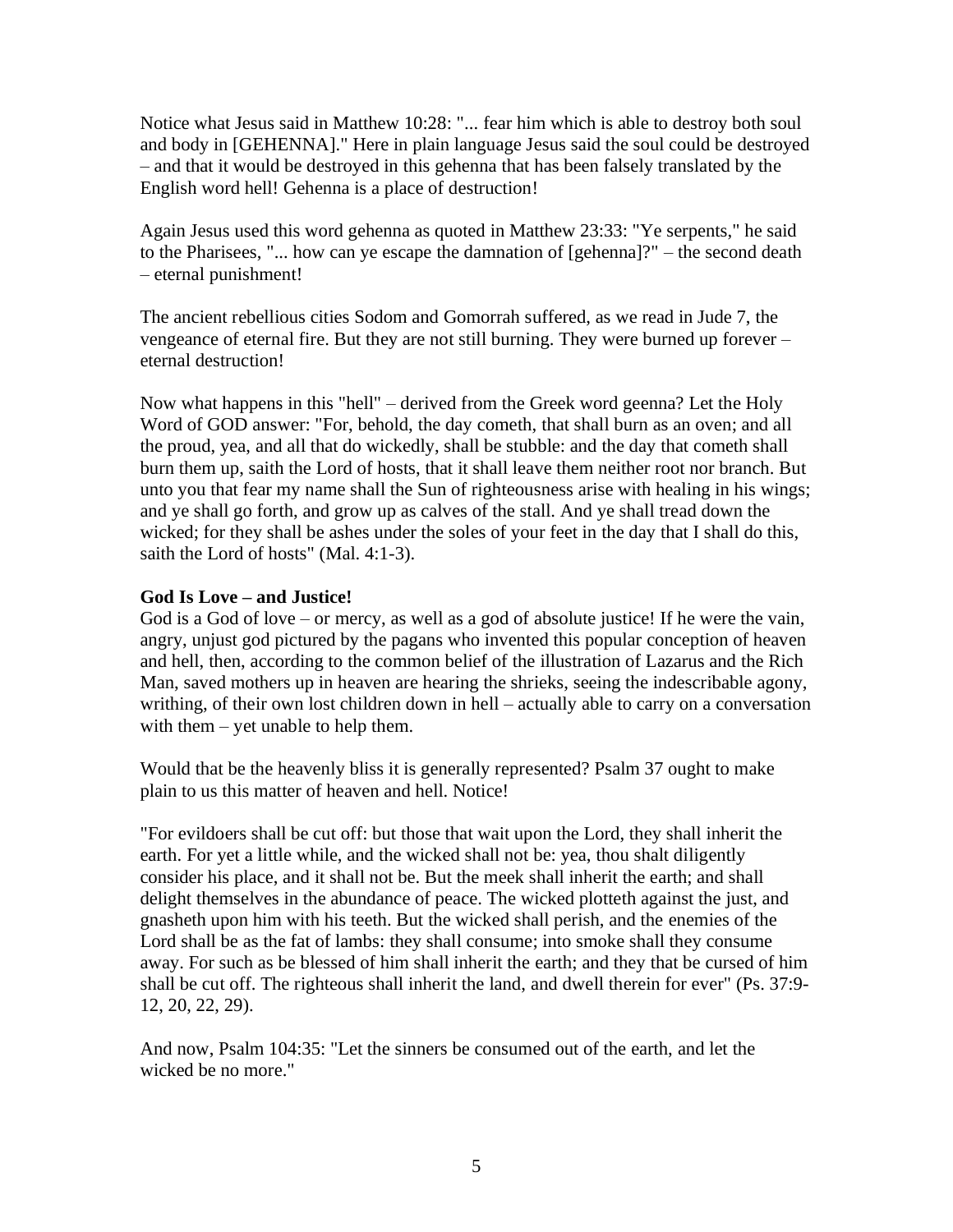And now, Isaiah 66:24: "And they shall go forth, and look upon the carcases of the men that have transgressed against me: for their worm shall not die, neither shall their fire be quenched; and they shall be an abhorring unto all flesh."

# **Never to Be Quenched?**

"... Neither shall their fire be quenched." Does that mean burning forever and never burning up? Try this test: Put a piece of paper in a pan. Light it with a match. Now, don't quench that fire! Don't put it out – for that's what "quench" means. Very soon the paper will burn up. Then put it down on the floor and step on it! Now it's merely ashes under the sole of your feet – precisely as the Bible plainly says the wicked shall be! In Jeremiah 17:27, God warned the Jews that Jerusalem would be burned, and the fire would not be quenched – unless they repented. In Jeremiah 52:13, you read the account of the burning of Jerusalem. That fire was not quenched! It is not still burning!

The Bible teaches the resurrection of all who die. The apostle Paul said his hope was the hope of the resurrection! As the resurrection is true doctrine, then the pagan myth of an eternal torture, beginning at death, is as deceptive as Satan himself! If all UNsaved – even all who never heard the only name Jesus Christ – are roasting, screaming, in such a hell, and can never get out, how can there be a resurrection!

Thank God! – there is to be a resurrection to judgment, as well as a resurrection to eternal life of the dead in Christ! Yes, thank God, he so loved the world – we need not perish, but through Christ we may have everlasting life!

\_\_\_\_\_\_\_\_\_\_\_\_\_\_\_\_\_\_\_\_\_\_\_\_\_\_\_\_\_\_\_\_\_\_\_\_\_\_\_\_\_\_\_\_\_\_\_\_\_\_\_\_\_\_\_\_\_\_\_\_\_\_\_\_\_\_\_\_\_\_\_\_

## **Disclaimer**

\_\_\_\_\_\_\_\_\_\_\_\_\_\_\_\_\_\_\_\_\_

Through this website you are able to link to other websites which are not under the control of the Bible Fund. Also, we may refer to other sources on the Web. The inclusion of any link does not necessarily imply a recommendation or endorsement of the views expressed within those sites.

Our policy is based on the principle given by Jesus Christ when He said to His disciples: "And as ye go, preach, saying, The kingdom of heaven is at hand.... freely ye have received, freely give." (Matthew 10:7-8.) Readers may download articles from the Bible Fund website. When doing so, we request that readers using our articles elsewhere, please include the name, address and disclaimer seen at the end of our articles.

We also honor the principle mentioned by Christ Himself: "For he that is not against us is on our part" (Mark 9:40).

Please respect our policy of not selling any of the material placed on our website.

If anyone notices the use of our material on other sites, he/she may check its fidelity to the original by comparing with the material on our website.